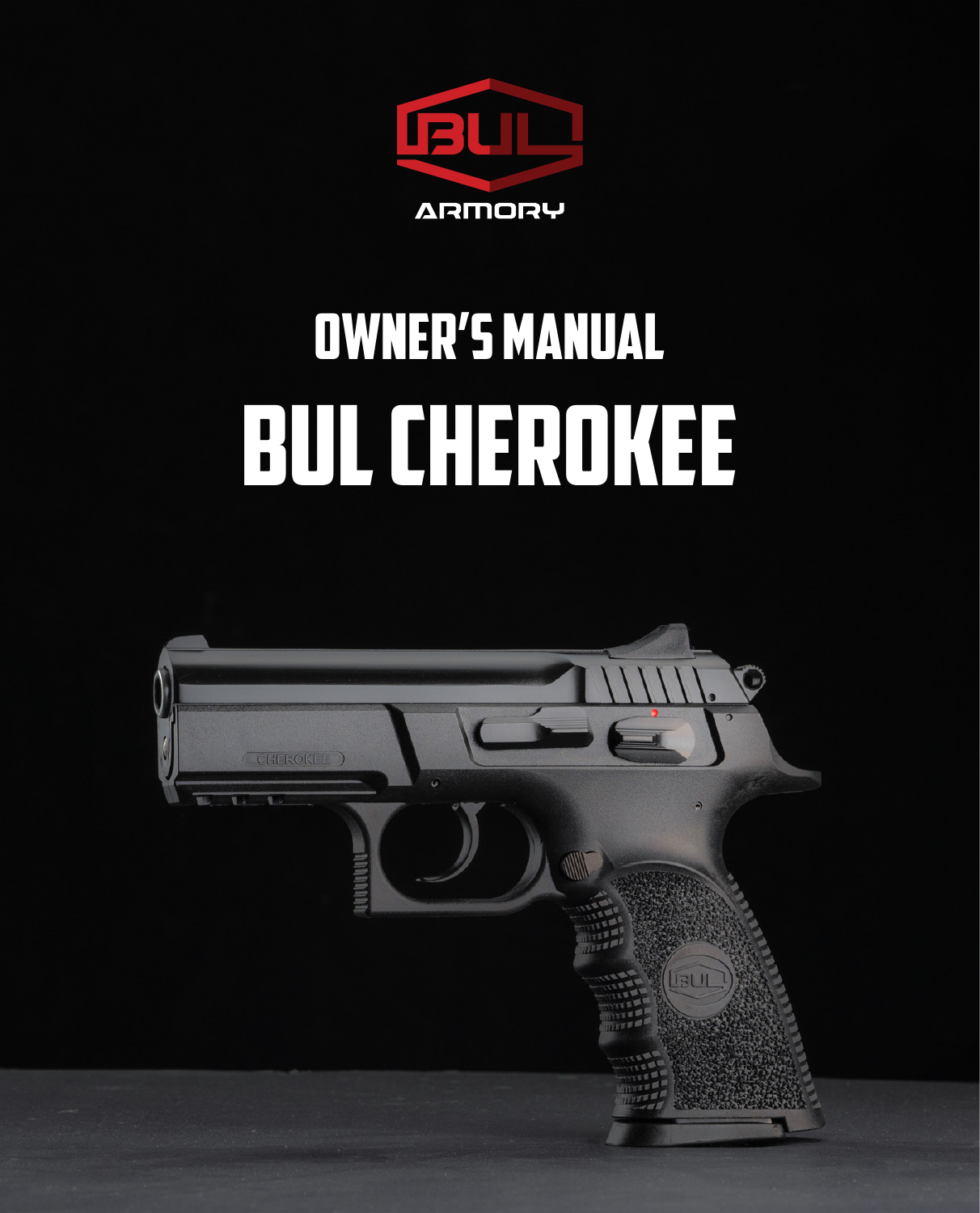IMPORTANT SAFETY INFORMATION :

Read and UNDERSTAND this manual BEFORE using this firearm.

lf you lend, give or sell this pistol make sure the manual is included with it.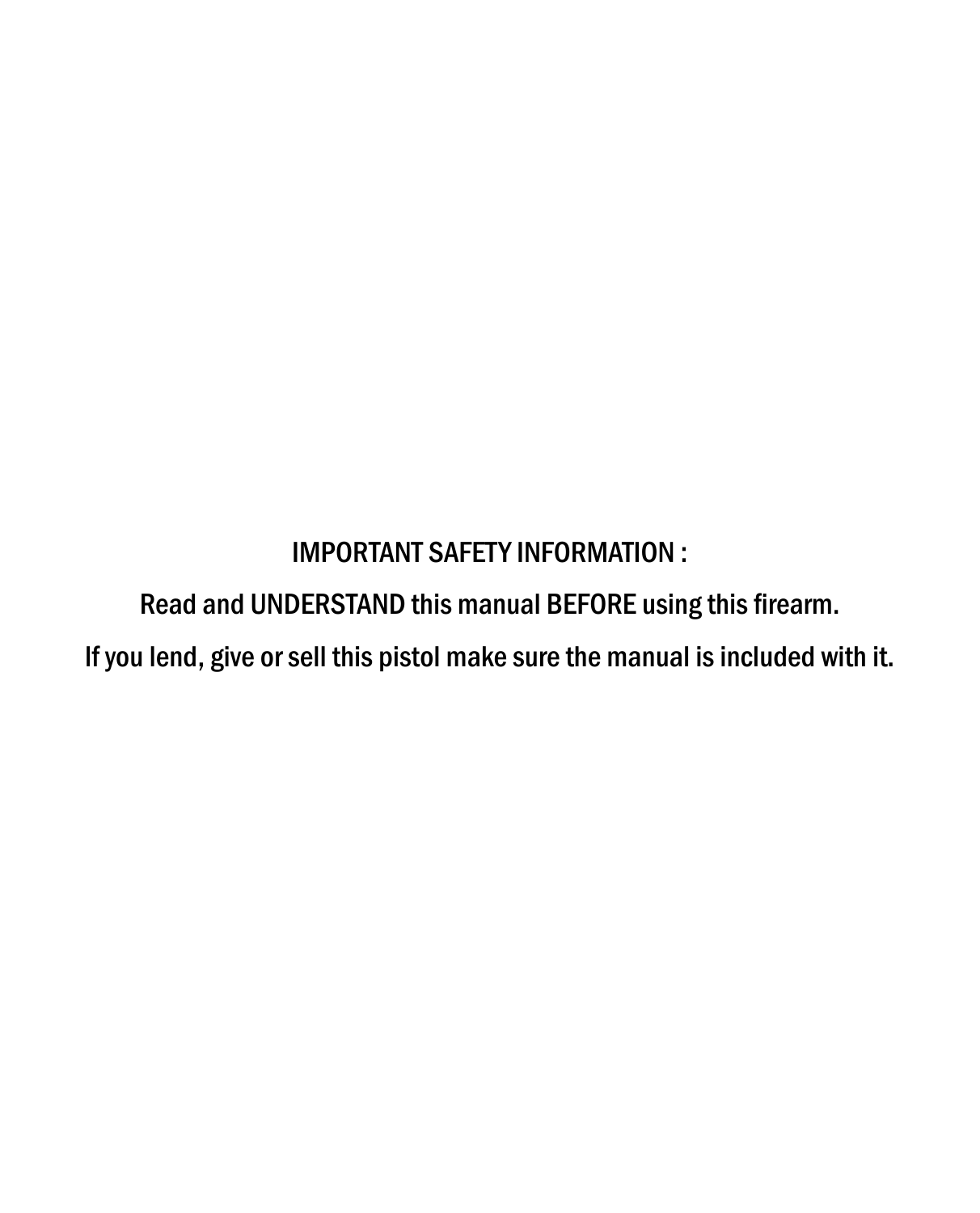This manual contains important warning, which should be read and understood before using this firearm. SAFE GUN HANDLING IS YOUR PERSONAL REPONSIBILITY AT ALL TIMES.

Disregarding warnings in this manual may result in injury or death to you and others and damage to property. Directions and procedures for handling, loading, firing and unloading. Instructions for care, cleaning, repair and service of this pistol.

This instruction and safety manual is designed to help you in learning how to properly use and care for your BUL Cherokee. Only when you are certain you have fully familiarized yourself with the function of your firearm should you practice loading, unloading and firing with live rounds of ammunition.

This instruction manual should always accompany this firearm, and be transferred with it upon change of ownership. Should you ever need to replace it, this manual is available FREE upon request from BUL ARMORY.

WARNING!!! Prior to removing this gun from its packaging, and prior to loading and firing, carefully and thoroughly read the entire instruction manual which gives advice on the gun's proper handling and functioning. However, your safety and that of others (including your family) depends on your responsible compliance with that advice. If unfamiliar with firearms, seek supervised instruction.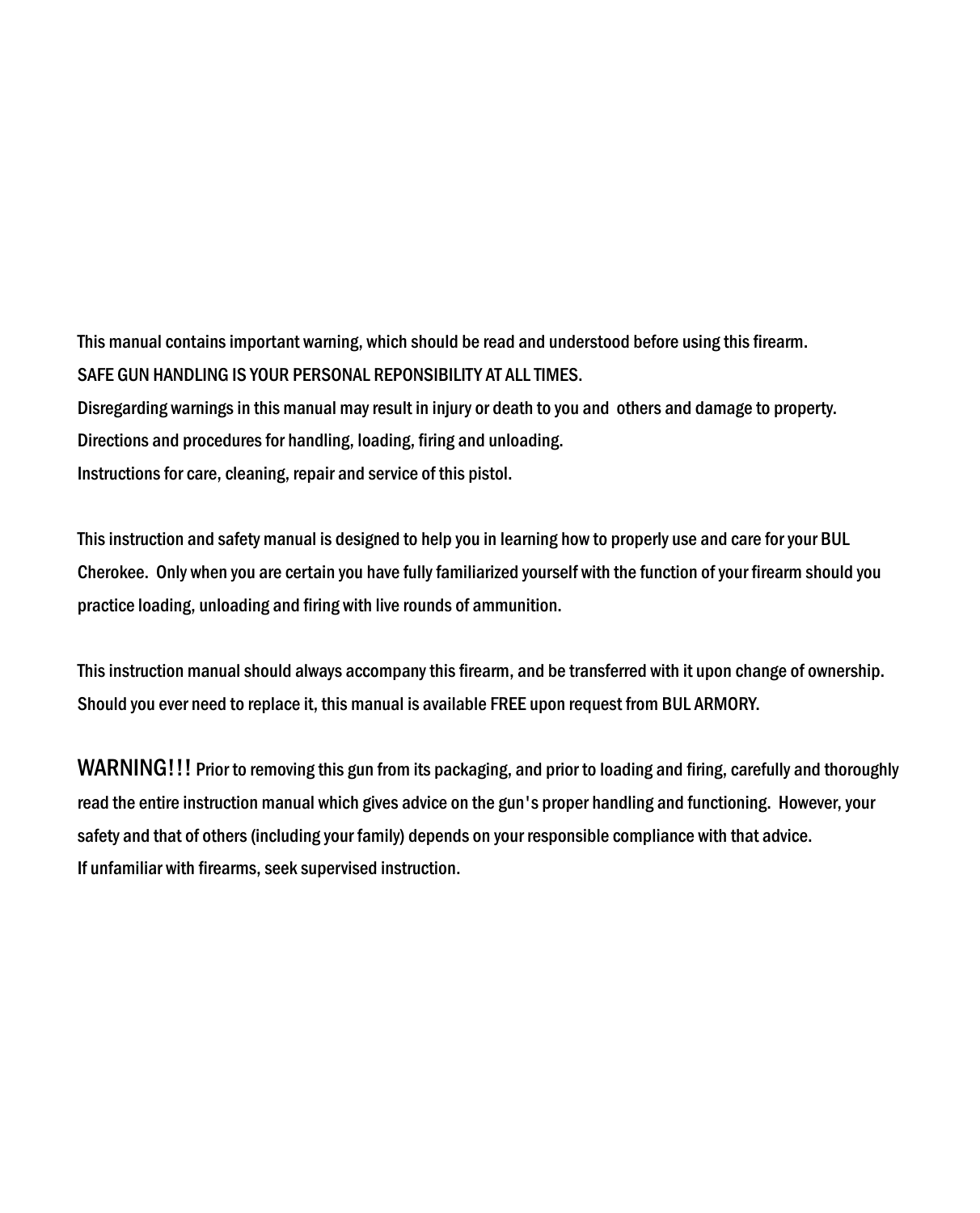## PISTOL NOMENCLATURE

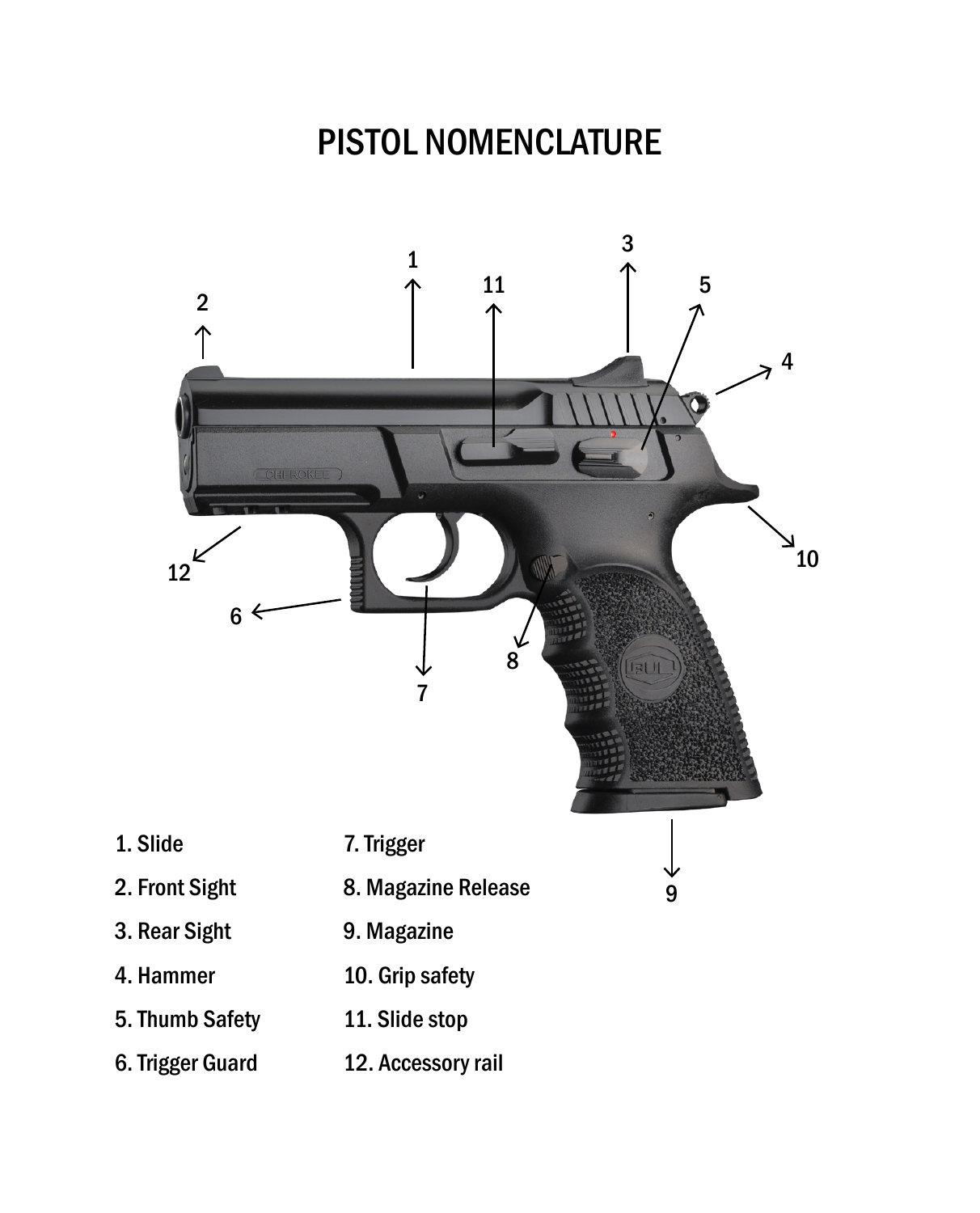# SPECIFICATION BUL CHEROKEE

|                           | <b>Cherokee compact</b>           | <b>Cherokee Full size</b>         |
|---------------------------|-----------------------------------|-----------------------------------|
| Caliber                   | 9 <sub>mm</sub>                   | 9 <sub>mm</sub>                   |
| <b>Barrel</b>             | 3.66"                             | 4.45"                             |
| Slide                     | <b>Steel Forged</b>               | <b>Steel Forged</b>               |
| Type of action            | DA/SA                             | DA/SA                             |
| <b>Frame</b>              | Injected Fiber reinforced polymer | Injected Fiber reinforced polymer |
| Frame type                | Polymer                           | Polymer                           |
| <b>Finish</b>             | <b>Black oxide</b>                | <b>Black oxide</b>                |
| <b>Supplied magazines</b> | $\overline{2}$                    | $\overline{2}$                    |
| Capacity                  | 17                                | 17                                |
| <b>Safety</b>             | Manual, Firing Pin safety         | Manual, Firing Pin safety         |
| <b>Sights</b>             | 3 Dot                             | 3 Dot                             |
| Weight                    | 730g                              | 797g                              |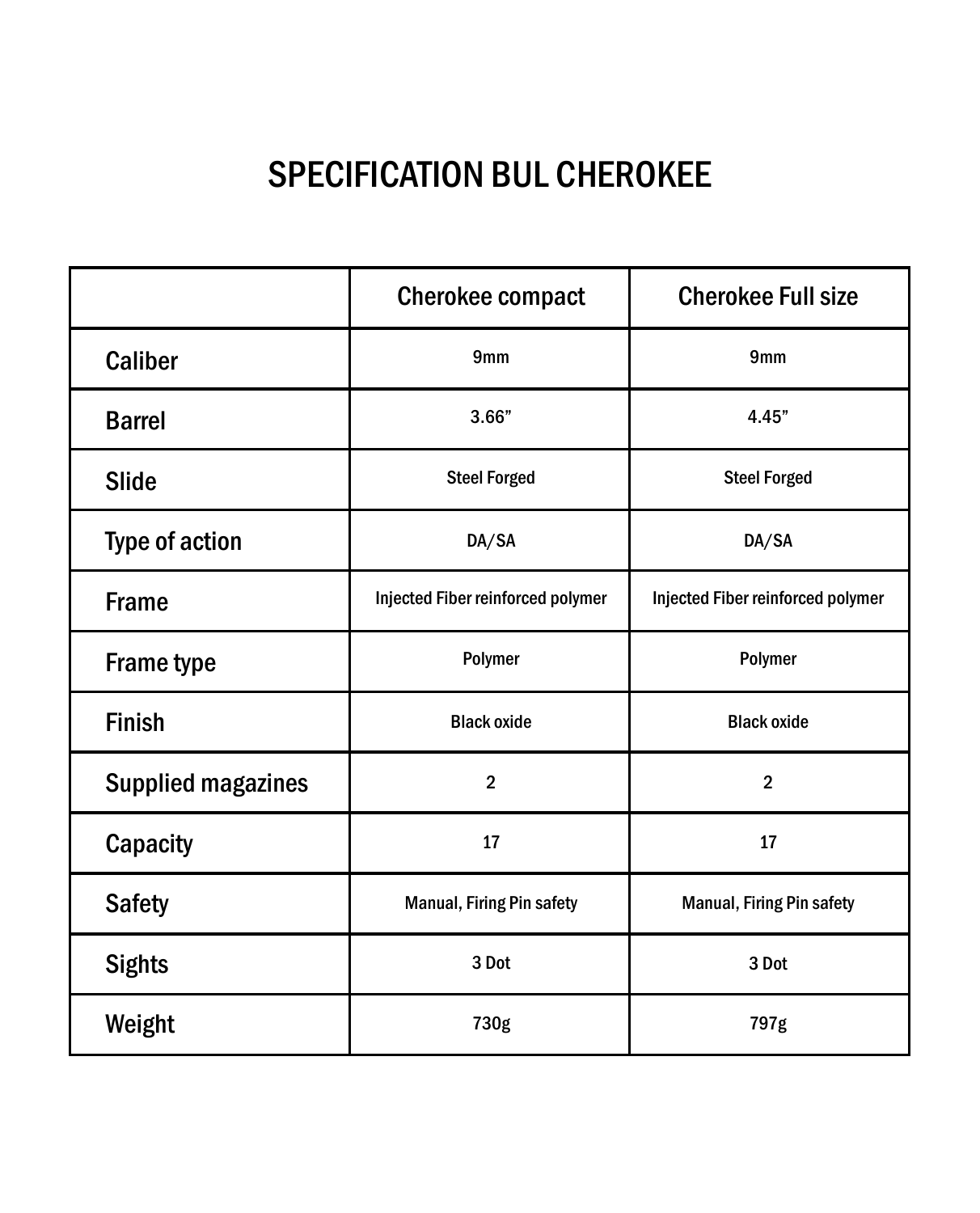## **SAFETY**





OFF SAFE: The safety is "off safe" when you can see the red dot and the lever is pointed forward.

ON SAFE: To put the pistol in the safe position, push the safety lever up so that it covers the red dot.

The safety can be operated with the hammer cocked or de-cocked and with the pistol loaded or unloaded. There is no magazine safety, so the pistol may be fired with the magazine removed.

All guns can be dangerous if improperly used. Keep your pistol "on safe" at all times, except at the actual moment of firing. This will help to prevent accidental firing and possible injury or death to yourself or others.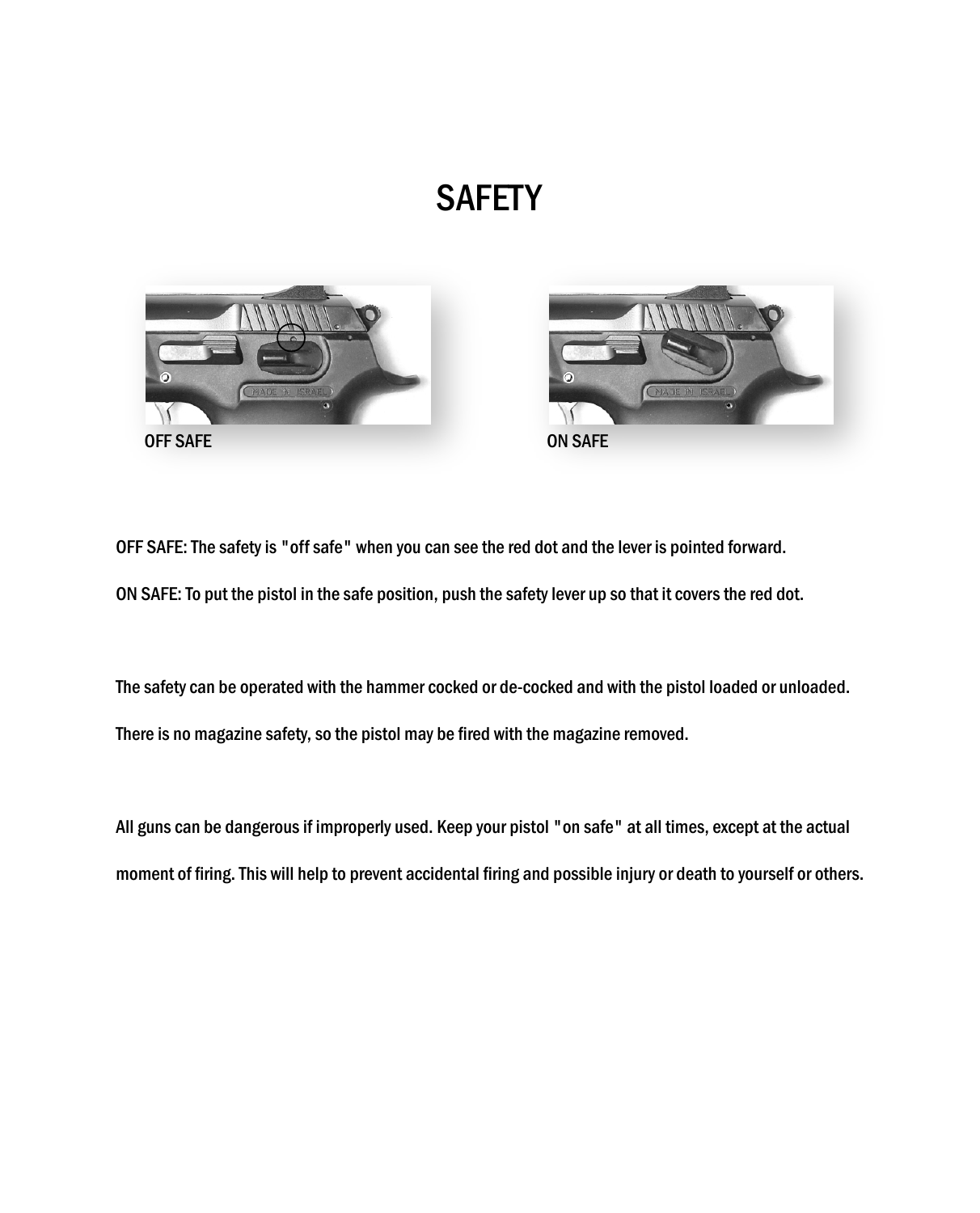#### GENERAL SAFETY WARNINGS:

1. Careless and improper handling of this gun could result in unintended discharge causing injury, death or property damage. Safety must be the first and constant consideration when handling a firearm and ammunition. 2. This pistol was designed to function properly in its original condition. Alterations can make it unsafe. DO NOT alter any parts or add or replace parts on your own. Always let only a qualified gunsmith work on your pistol. Assembling the pistol incorrectly or with modified incompatible parts can result in a dysfunctional pistol, that may put you and others in danger of injury of death.

3. Pistols should only be carried with the magazine and chamber empty to prevent accidental discharge.

4. Always handle and treat your gun as if it were loaded at all times, so you never fire it accidentally when you think it is unloaded. Never take anyone's word it is unloaded. Always check it yourself with your fingers off the trigger and the gun pointed in a safe direction.

5. Never keep or carry any pistol with the hammer cocked. Cocking the hammer or pulling the trigger should only be done when you are ready to shoot immediately. This way, your gun cannot be unintentionally fired. Your pistol cannot normally fire unless the trigger is pulled. Never place your finger inside the trigger guard unless you intend to fire.

6. Water, snow, mud, excessive lubricating oil or grease or any other material can obstruct the barrel of your gun. Always check the barrel of your firearm for obstruction before loading and firing. Clean a fouled gun immediately to ensure its correct and safe function.

7. Keep the gun's muzzle pointed in a safe direction at all times. Never let the muzzle of a firearm point at any part of your body, another person or at anything you do not intend to shoot. Always be certain of your target before firing.

8. UNLOAD ALL FIREARMS WHEN NOT IN USE. NEVER STORE A LOADED FIREARM. Firearms and ammunition should be safely stored separately so that they are inaccessible to children or unauthorized users.

9.Never rely on a gun's "safety" to protect you from accidents. A safety lever is only a mechanical device - it is not a substitute for common sense.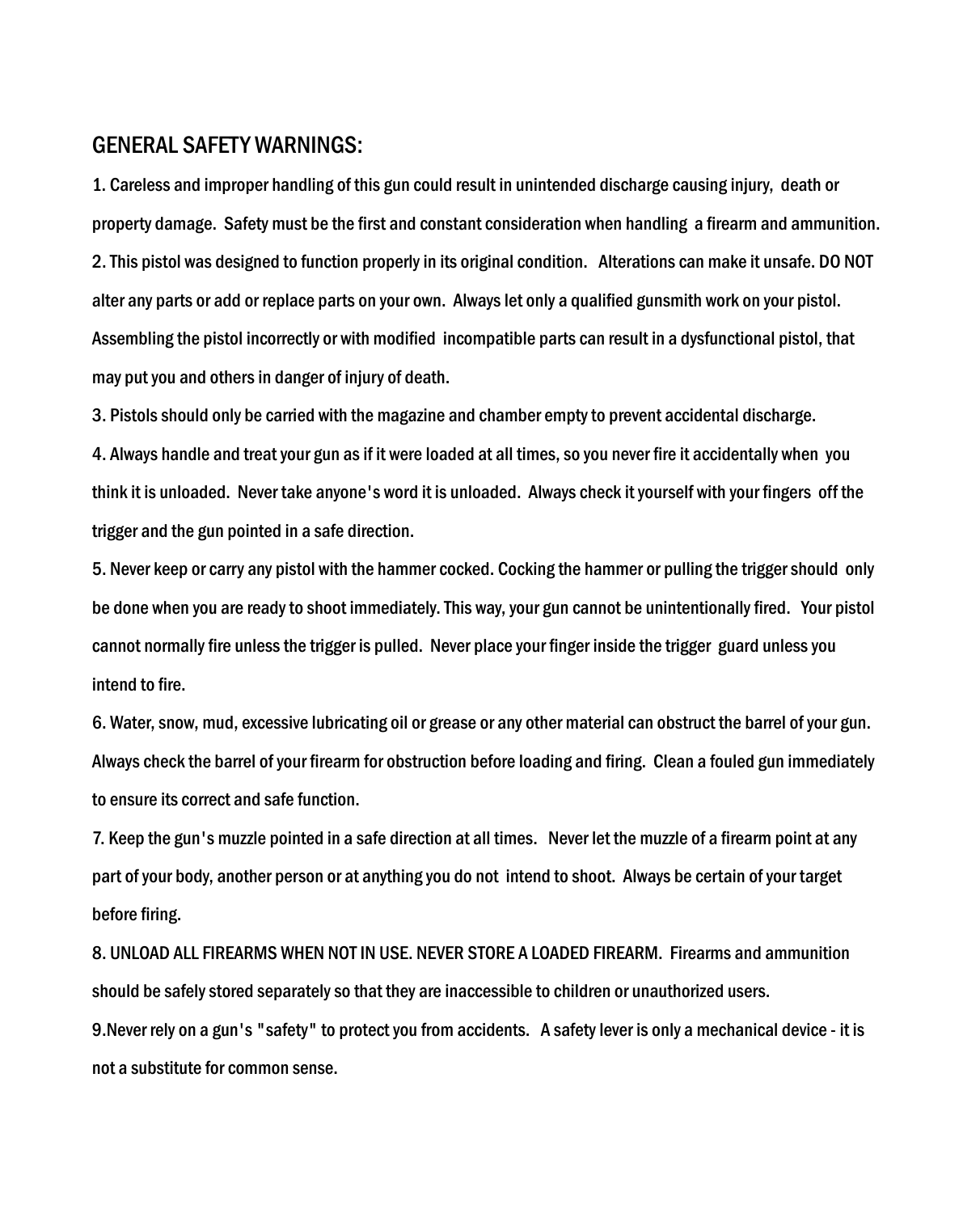10. Never leave your gun unattended.

11. Always make sure your gun is not loaded before cleaning, storing or handing it to another person.

12. Always wear safety glasses while shooting to protect your eyes from injury by gun powder, gas, lubricant, dirt or metallic particles, carbon residue, sparks or other debris.

13. Always wear ear protection when shooting, especially on a range. Without ear protection, the noise from your gun and other guns close to you could leave a "ringing" in the ears for some time after firing. Repeated exposure to shooting noise could result in permanent hearing loss.

14. Never carry a pistol in your pocket, purse or tucked in your belt. Use a pistol case or a proper holster with a safety flap or strap.

15. Never climb a tree, fence or wall while carrying a loaded firearm.

16. Do not shoot at a hard surface, or at water. A ricochet may travel in unpredictable directions to strike you or an object you cannot see.

17. Be sure of your target and what is behind it before you shoot. Always ask yourself "What will I hit if I miss my target?"

18.Firearms and alcohol do not mix. Never drink alcoholic beverages or take drugs before or during shooting,

as this constitues criminal disregard for your safety and that of other. Never use a gun while you are taking

medication unless you have checked with your doctor to ensure your fitness to handle your gun safely.

19. After removing the magazine from your pistol, check to be certain a live round does not remain in the chamber.

20. If you have any doubts about your ability to handle or use this pistol safely, seek supervised instruction.

21. Horseplay has no place around firearms. Guns can not think - YOU CAN!

22. Remember: Safety is YOUR responsibility! Be a safe shooter!

23. FOLLOW THE LAW: Obey all local, state and federal laws regarding storage, shooting and transporting your firearms.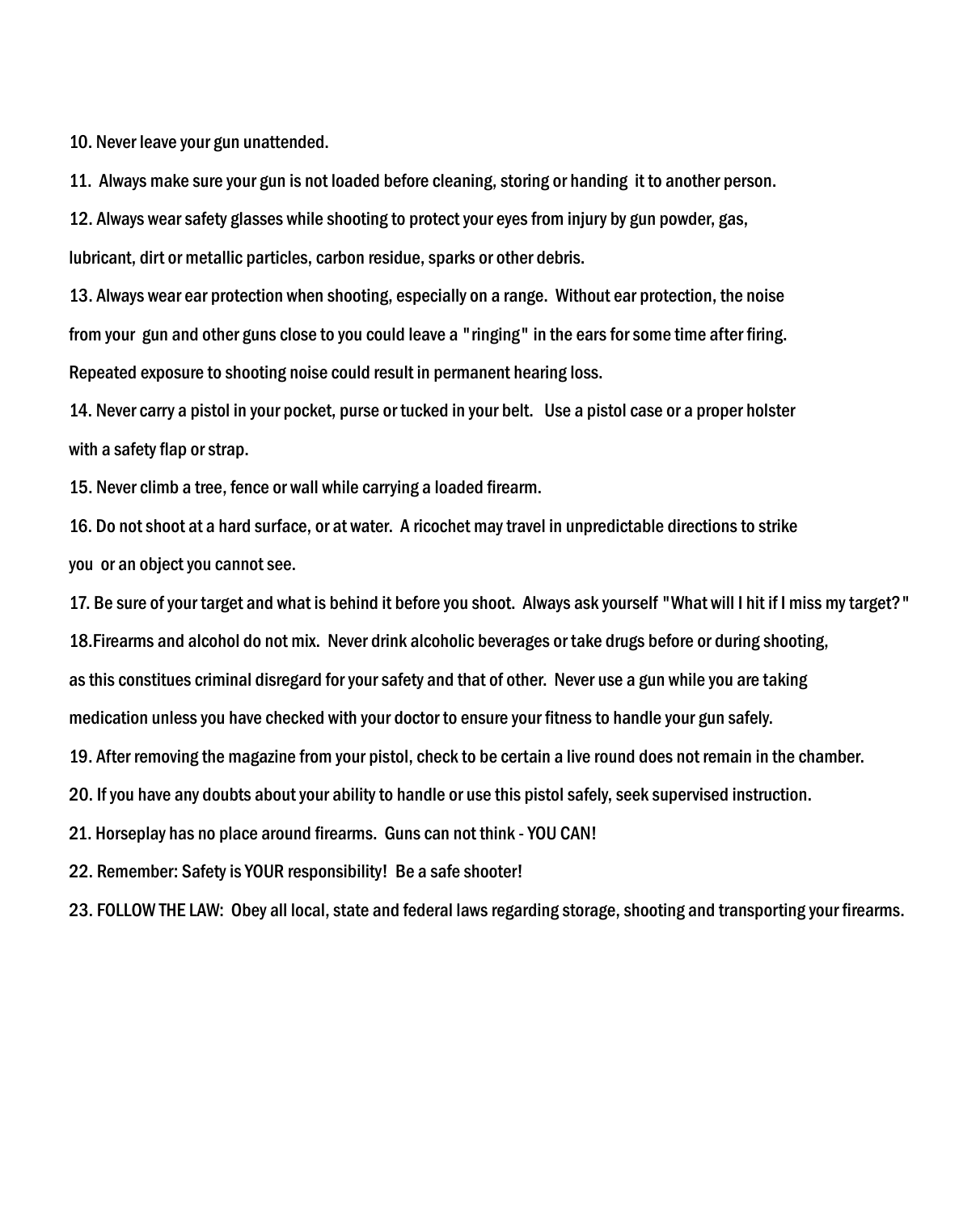#### FIRING

WARNING!!! Read and understand all instructions and warnings in this manual BEFORE using the pistol! It is important to learn the parts of your BUL Cherokee and their functions before using this firearm.

WARNING!!! Remember, if you have already drawn back the slide over a loaded magazine, there is now a live cartridge in the chamber. Make sure your safety is in the "safe" position until you are ready to fire. Be sure of your target and what is beyond before firing.

1. To fire the pistol, hold your BUL Cherokee in a natural shooting position and return the thumb safety to the "off" position by lowering the safety to a parallel position with the slide.

The safeties are now off and the pistol will fire when the trigger is pulled.

2. After the round is discharged, the slide will travel rearward, allowing the spent case to be ejected and replaced with a live round.

3. This process can be repeated until the magazine has been emptied at which time the slide will lock open.

WARNING!!! Be sure to hold the pistol by the grip and keep both hands well clear of the slide operation and away from the muzzle. Be sure to wear eye and hearing protection when firing.

WARNING!!! Should a cartridge fail to fire when the trigger is pulled, keep the pistol pointed in a safe direction, remove your finger from the trigger and wait 30 seconds. You may then unload the pistol and dispose of the cartridge properly. If you hear an unusual sound on firing, stop firing, unload and check the barrel for obstructions.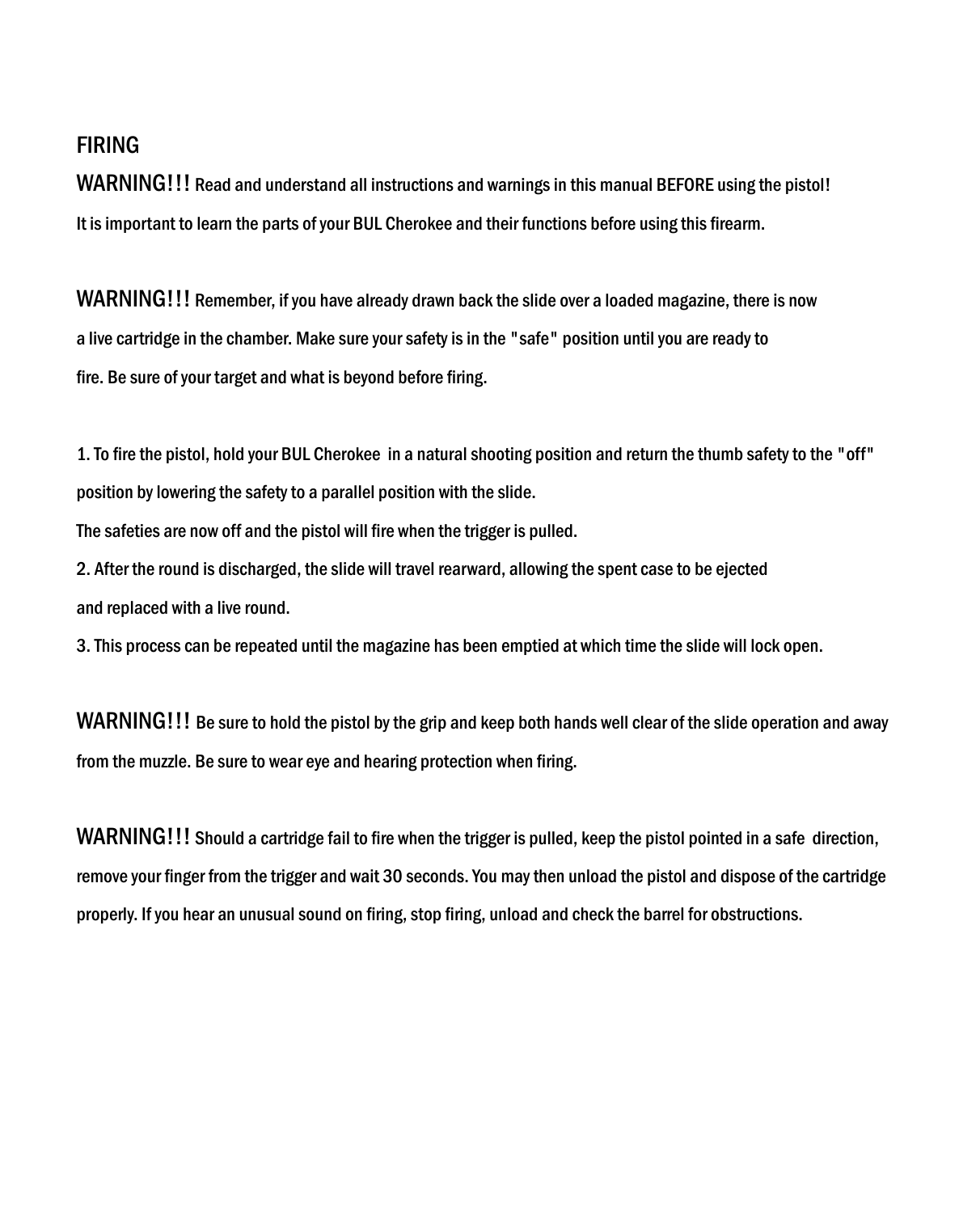## BUL ARMORY LIMITED 1 YEAR WARRANTY AGREEMENT

Bul Armory proudly manufacture specialized custom made handguns for many years.

Our guns are built to the highest standards with a strict quality control process to ensure that our product will leave our factory at the highest quality and craftsmanship. Bul Armory will service any defect in material or functioning of the pistol for full 1 year from the date of purchasing by original owner caused under normal use. Bul Armory will repair or replace defective parts according to its own discretion after evaluating each claim. Responsibility and expenses for shipping and handling of the pistol to our service center and back to the customer will be applied on the customer only. Warranty for coating will be valid for 6 months for original owner only for defects, excluding damages or wear and tear or abuse.

Warranty will not be valid on the following cases:

- Improper use or abuse of the pistol or its parts.
- Improper use of ammunition (use of improper ammunition or reloaded ammunition or hand loaded ammunition will void the warranty).
- Lack of maintenance or negligence of the pistol.
- Any change of parts of the pistol (including cosmetics) or service made by other than BUL ARMORY authorized gunsmith.
- Damage caused by normally wear and tear.
- The use of non-original factory magazine.

Bul Armory will not be held responsible for any damage or expenses direct or in-direct accrued due to this warranty. Bul Armory will not be responsible for any damage or malfunction to any accessory or item attached to the pistol or related to it. Bul Armory reserve its right to charge for any repair not covered by this warranty. This warranty is not transferable to any other person but the original buyer.

### Please feel free to contact us anytime for additional information and inquires USA contact: usa@bularmory.com Worldwide contact: yonel@bularmory.com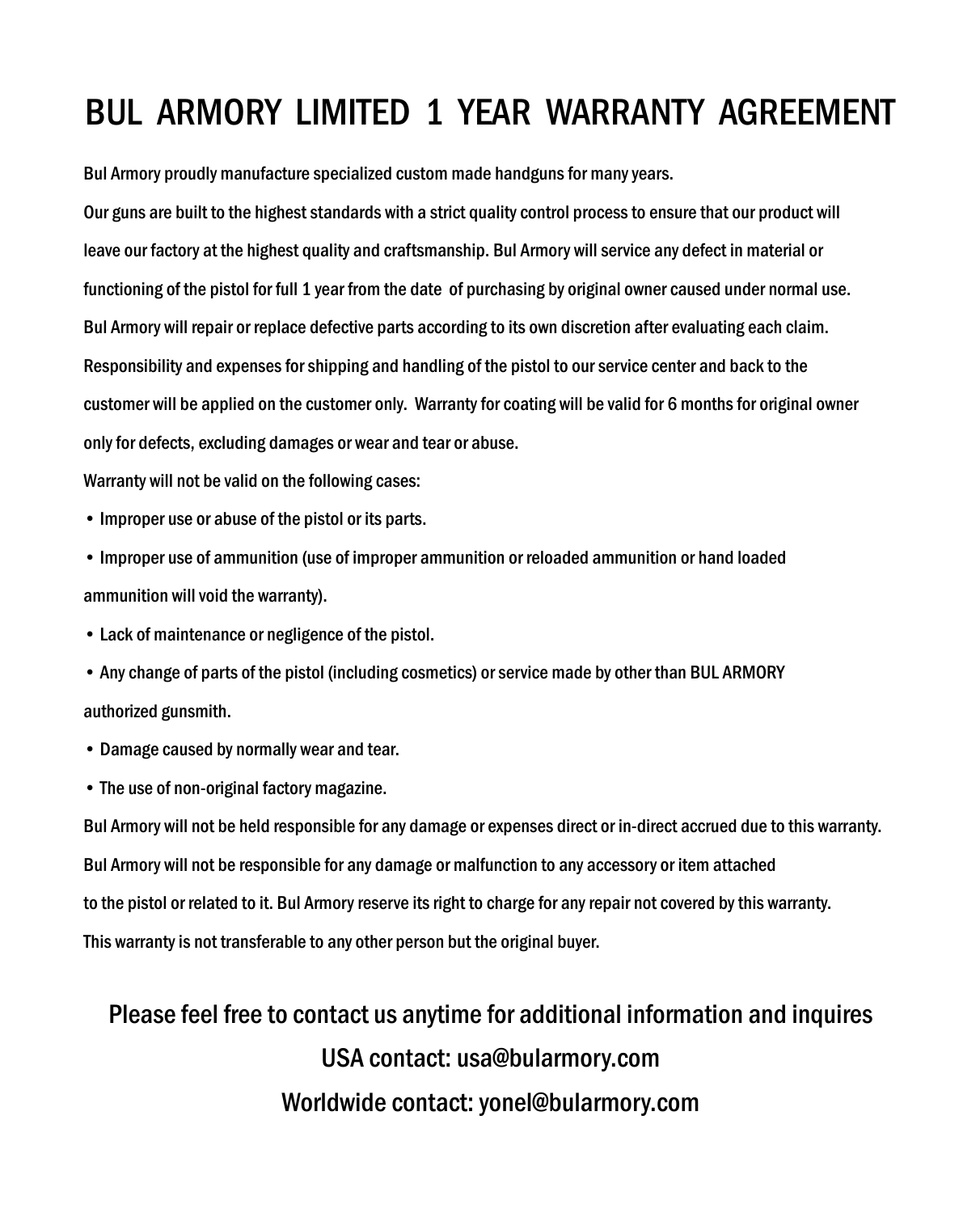#### IMPORTANT!

Your firearm is supplied with this manual by the manufacturer. Insist on receiving the manual from your dealer if the manual is not submitted with the pistol. Read and understand the manual, including the special warnings and precautions before removing this firearm from its package.

#### KEEP THIS CARD FOR YOUR RECORD

Any claim made under this limited warranty must be accompanied by this card.

| Name of Owner:<br><u> 1980 - Andrea Station, amerikan basal pada sebagai personal personal personal personal personal personal per</u>                                                                                                                  |  |
|---------------------------------------------------------------------------------------------------------------------------------------------------------------------------------------------------------------------------------------------------------|--|
| <b>Address:</b><br><u> 1989 - Johann Stein, mars an deus Amerikaansk kommunister (</u>                                                                                                                                                                  |  |
| <b>Pistol Model:</b><br><u> 1989 - Johann Barbara, martxa amerikan personal (h. 1989).</u>                                                                                                                                                              |  |
| Caliber:                                                                                                                                                                                                                                                |  |
| Serial No.:<br><u> Alexandria de la contrada de la contrada de la contrada de la contrada de la contrada de la contrada de la c</u>                                                                                                                     |  |
| <b>Purchased From (Dealer):</b><br><u> Alexandria de la contexta de la contexta de la contexta de la contexta de la contexta de la contexta de la c</u>                                                                                                 |  |
| Dealer's Stamp:<br><u> 1989 - Johann Stoff, deutscher Stoffen und der Stoffen und der Stoffen und der Stoffen und der Stoffen und der Stoffen und der Stoffen und der Stoffen und der Stoffen und der Stoffen und der Stoffen und der Stoffen und d</u> |  |
| Dealer's Address:<br><u> 1989 - Andrea Andrew Maria (h. 1989).</u>                                                                                                                                                                                      |  |
| Date of Purchase:                                                                                                                                                                                                                                       |  |
| Signature of Owner:                                                                                                                                                                                                                                     |  |